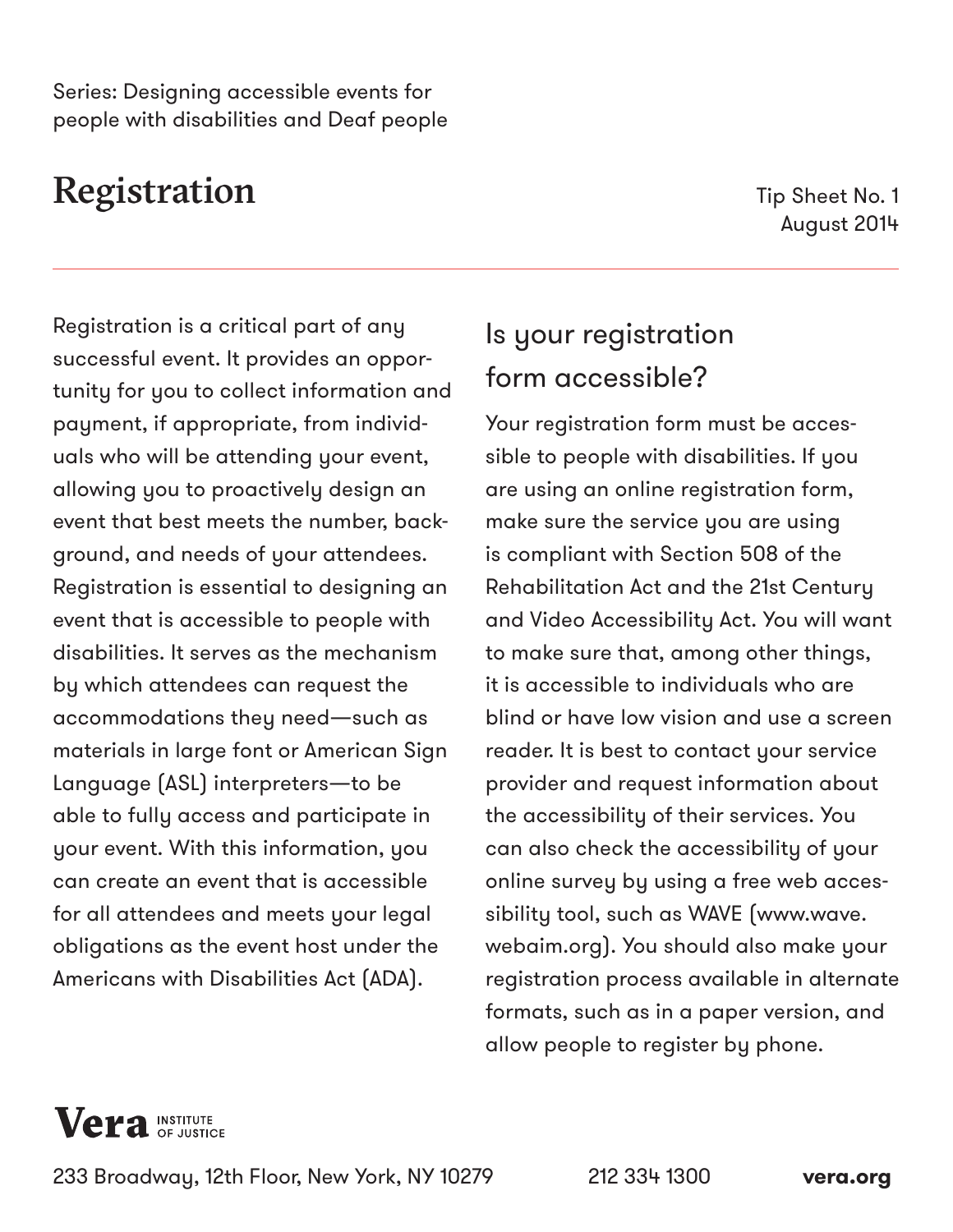#### **Federal legal requirements: the Americans with Disabilities Act (ADA)**

The Americans with Disabilities Act prohibits discrimination of people with disabilities. Title III requires public accommodations, including meeting facilities, to provide accessible goods and services, and auxiliary aids, if necessary.

Section 508 of the Rehabilitation Act requires federal agencies and private entities receiving federal funds to make electronic and information technology accessible to people with disabilities, including online registration forms.

The 21st Century Communications and Video Accessibility Act requires that all communications, video programming, and equipment providers provide services, including Internet-based services, and equipment equally accessible to people with disabilities.

### Asking the right questions

Registration is your opportunity to collect as much information about your attendees and their needs as possible, so be thorough. In addition to asking for basic information—name, title, agency, contact information—be sure to ask about the full range of needs attendees with disabilities may have pertaining to lodging, meals, interpreting, personal care attendants, and other accommodations. The more specific your questions and answer choices, the better equipped you will be to successfully meet the needs of your attendees. In this section, we discuss a few areas that are important to address on your registration form and

provide sample registration questions. The sample registration questions can be found in a box following each section.

> **Personal Care Attendant (PCA):** Some people with disabilities who need assistance with certain daily activities—getting ready in the morning, toileting, eating, etc.—may have a personal care attendant or a personal assistant attend your event with them. While personal care attendants will not be participating in your event in the same way as other attendees, they will be present. If there are registration fees for your meeting, you will need to decide whether you will charge personal care attendants. Regardless, it is important to include them in your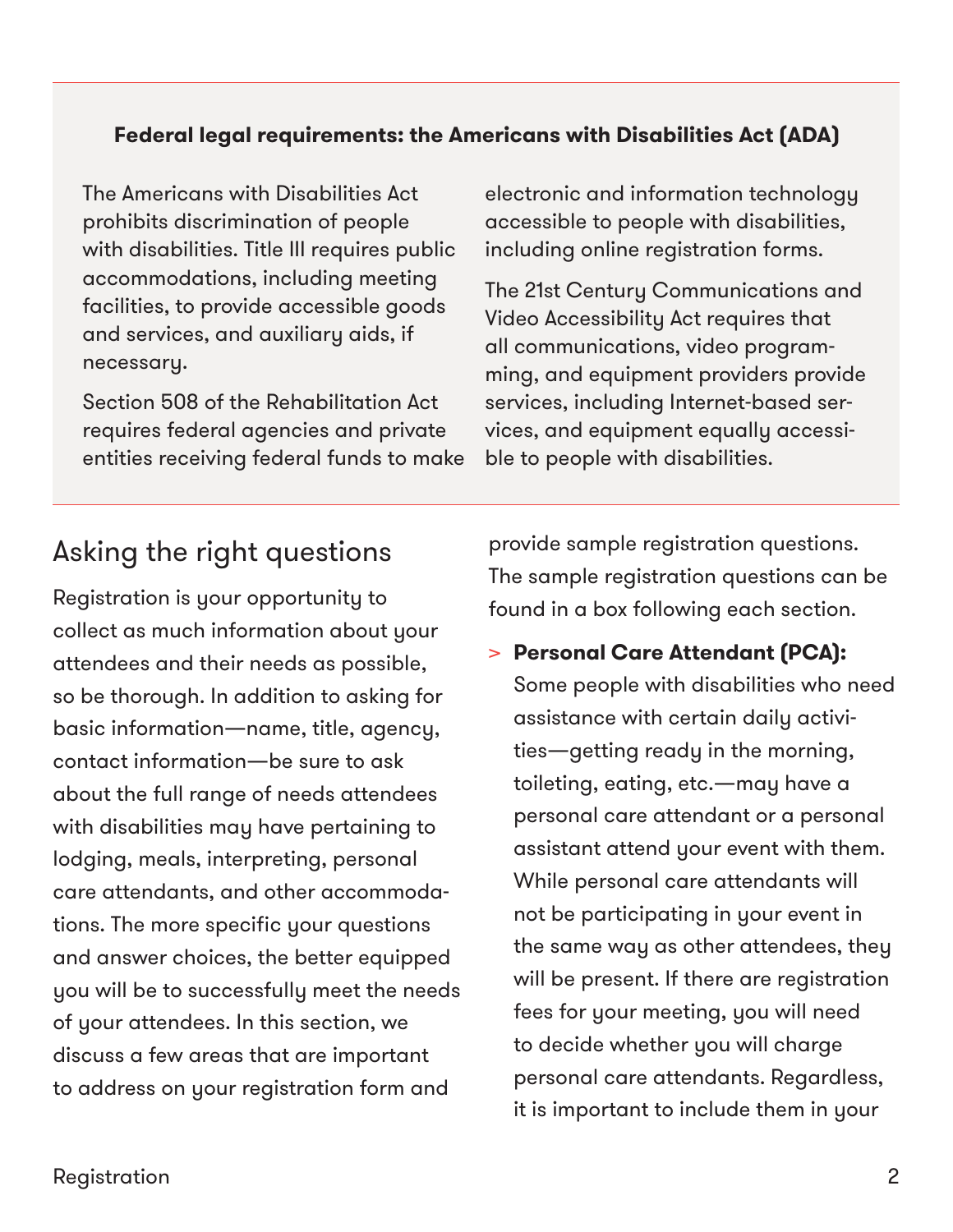count for space and other considerations. Your registration should include a question about them and, possibly, require them to complete their own registration form.

> **Lodging:** If your event requires overnight lodging, your registration should ask attendees questions about their lodging needs. If you are paying for and/or making lodging reservations for individuals, you will need to know if an attendee requires an ADA room with a roll-in shower, an ADA room with a tub and chair, a room accessible for individuals who are Deaf or hard of hearing, or a chemical-free room.

Are you traveling with a personal care attendant (PCA) or personal assistant (PA)?

 $\equiv$  yes

 $-$  no

If yes, for planning purposes, please provide your PCA's or PA's contact information:

First name:

Last name:

Phone number:

E-mail address:

### **Option 1:**

Please indicate which room type you require from the following list.

### **Option 2:**

You are responsible for making your own hotel reservation. However, by providing us with information on the type of room you require, we will be able to check with the hotel to make sure they meet your needs.

Please indicate which room type you require from the following list:

- > no lodging required
- > standard room
- > ADA room with roll-in shower
- > ADA room with tub and chair
- > room accessible for Deaf/hard of hearing
- > chemical-free room
- > other (Please specify.)

Even if your event attendees are making their own hotel reservations, it is helpful to collect information about their lodging needs. As the event organizer, you and the hotel are responsible for ensuring the accessibility of the accommodations. By having this information on hand, you will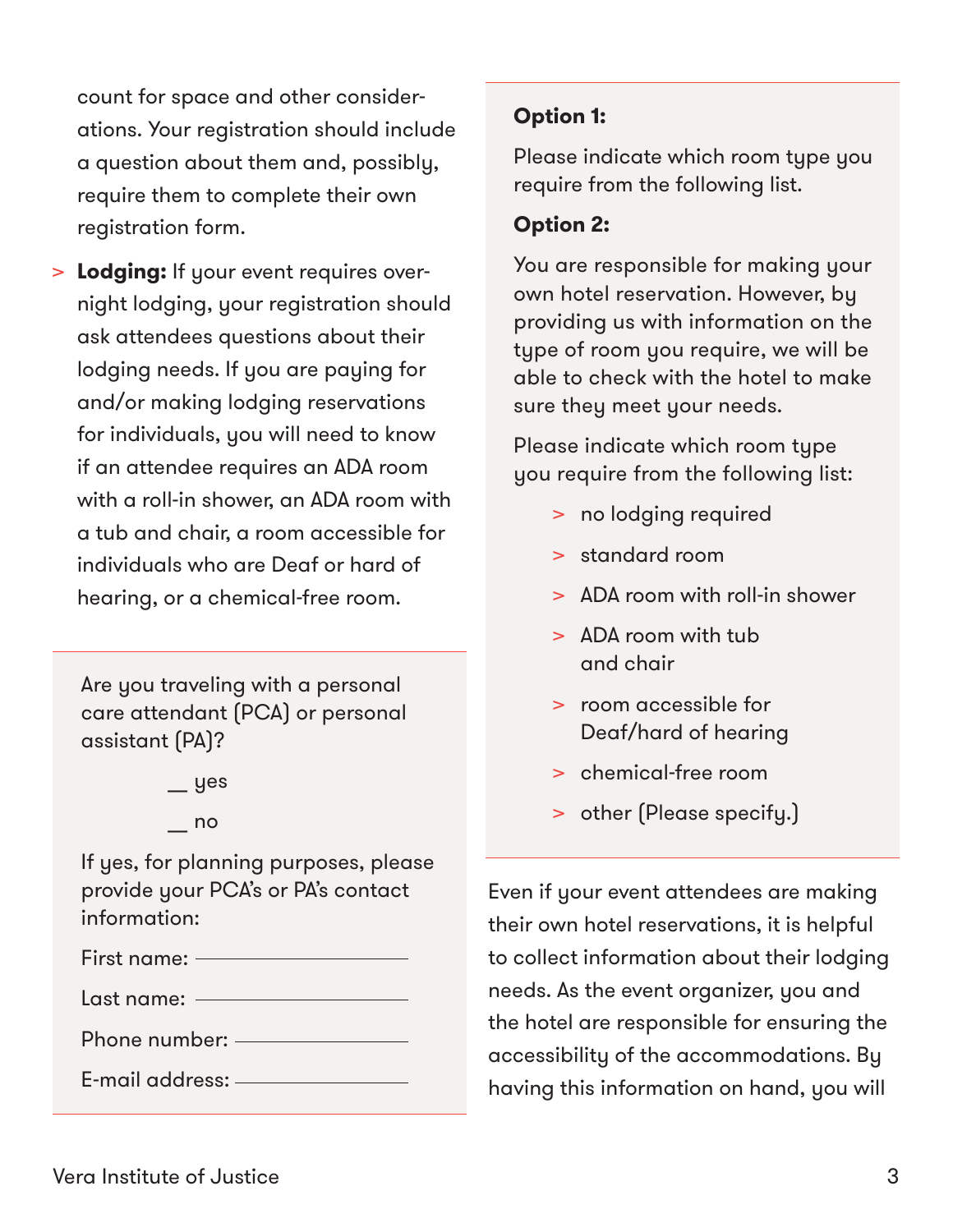be able to check with the hotel to make sure attendees' requests are met before they arrive.

> **Meals:** If you are serving food and beverages at your event, you will need to ask about attendees' dietary needs. Some people with disabilities may have dietary restrictions related to their disability, such as diabetes, or food needs associated with their medication. In addition, some individuals with limited mobility may require a pre-cut meal. This is a good place to collect requests for other dietary needs such as a kosher, vegan, or vegetarian meal.

Please note any dietary needs from the following list:

- > no dietary needs
- > kosher meal
- > pre-cut meal
- > vegan
- > vegetarian
- > other (Please specify.)
- > **Accommodations:** People with disabilities are as diverse as every other community and their accessibility needs are just as varied. Extra steps may need to be taken in order to address unique

accessibility or accommodations needs. Your registration should include a question on attendees' accommodation needs. Providing a list of options, along with an "other" choice, communicates your commitment to access and may increase attendees' comfort levels when requesting an accommodation.

Please select any additional accommodations you require from the list below. If you require something that is not listed, please indicate your request by selecting "Other" and providing us with specific information about your request in the comments box. We may contact you for further information, if necessary.

- > none
- > electronic copies of materials in advance
- > electronic text file of materials on-site
- > hard copies of materials on-site
- > materials in Braille
- > materials in a font over x pt (insert your standard font size)
- > wheelchair access
- > other (Please specify.)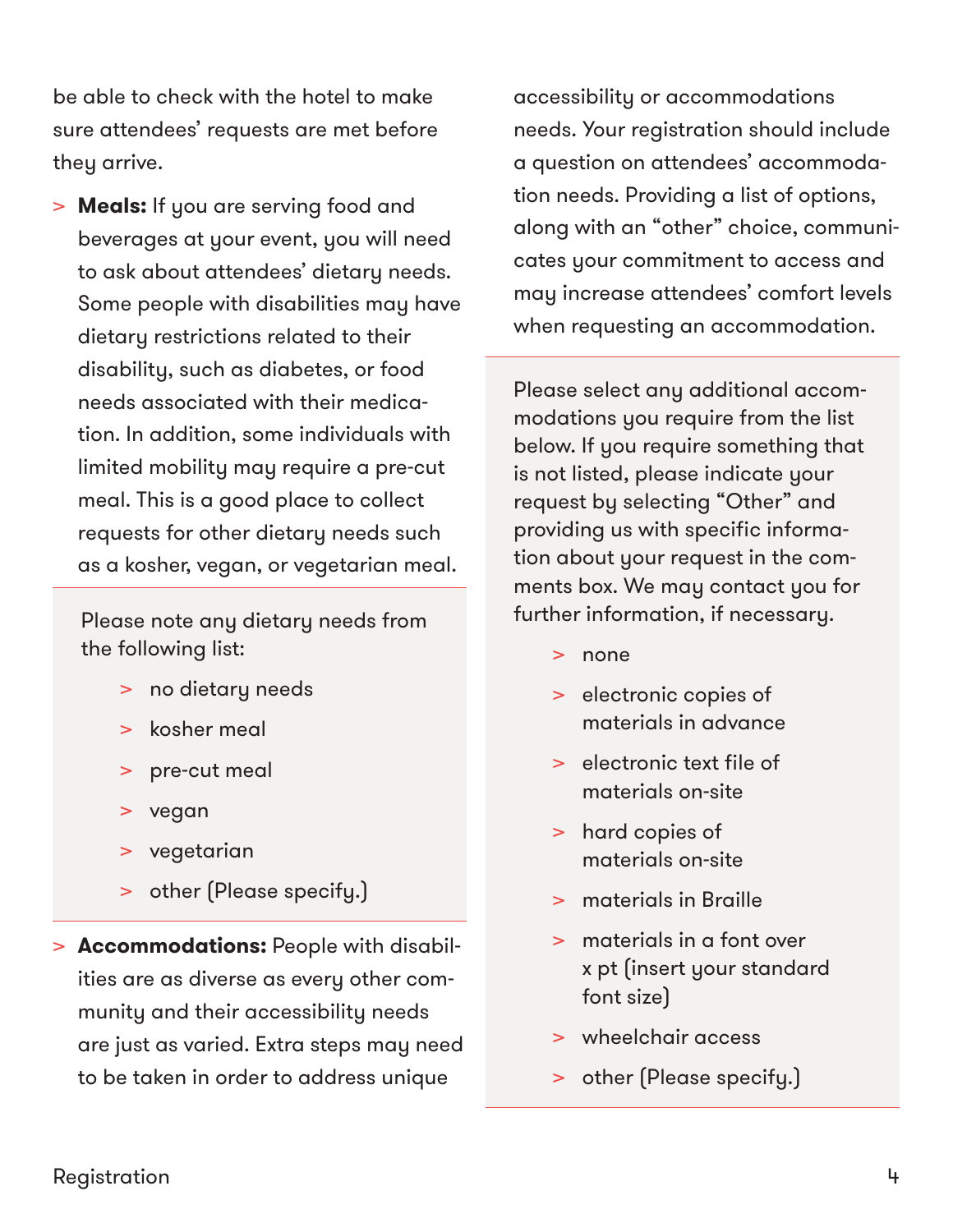#### **Definitions**

A **roll-in shower** has a floor that is flat and rimless, allowing a wheelchair to maneuver into the shower stall.

A **tub chair** sits inside the tub or shower and allows the person to take a shower while in a seated position rather than standing on the slippery bottom of the tub or shower.

**A room that is accessible for Deaf/ hard of hearing people** either has permanently or temporarily installed equipment which makes auditory alerts—a fire alarm, knock at the door, or telephone ring—visual.

**A chemical-free room** is cleaned without the use of harsh chemicals prior to the guest's arrival.

> **Interpreting:** People who use a different language than the primary one used in your event, including Deaf individuals who use ASL, will need interpreters to fully participate in your event. A simple question can be included on your registration to capture whether someone needs an interpreter. In addition, it is best to follow up with anyone who requests an

Please indicate your interpreting needs from the list below:

- > none required
- > American Sign Language
- > simultaneous spoken foreign language interpretation (please specify)
- > other (Please specify.)

interpreter to learn more about their communication needs to ensure you hire interpreters who are the best fit for the person making the request.

If you know that a large number of Deaf or hard of hearing people are likely to attend your event, it makes sense to provide more detailed interpreting options in your answer choices. This will provide you with more information as you work to meet everyone's requests and ensure the interpreters you select meet the unique communication needs of your attendees. Even with this detailed information, it is best to follow up with anyone who requests an interpreter to get more information to help you hire the best team of interpreters.

> A **catchall question:** Given the diversity of disabilities and possible auxiliary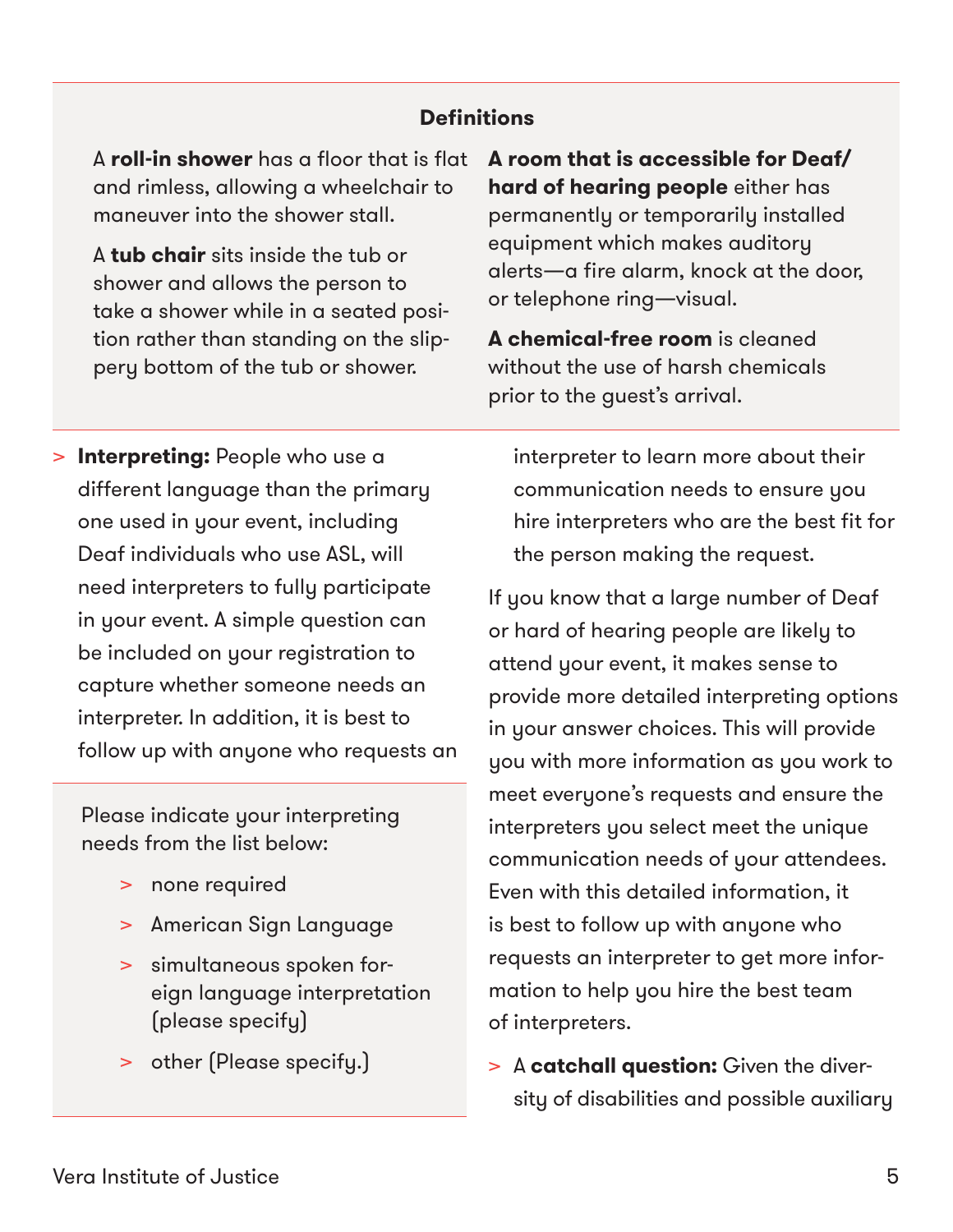aids people may need to fully participate in your event, it is important to provide registrants with an open-ended question designed for them to tell you about any other needs they may have.

Please tell us any additional needs you may have for this meeting. Please be as specific as possible:

### An important caveat

As the meeting host, you are responsible for meeting reasonable requests for accommodations that are made through the meeting registration process. While efforts should be made to meet requests that are made on-site, provided that you created an opportunity for attendees to make requests during your pre-event registration, you are not legally required to meet those on-site requests. Moreover, you are only required to provide auxiliary aids or modifications to event programming during the hours of the event. The attendee is responsible for securing auxiliary aids for after-hour engagements that are not part of your programming. It is important to notify attendees of these limitations during registration.

### Timing is everything

Since attendees are making their accommodation requests through your registration process, you will need to make sure registration closes on a date that gives you ample time to meet any accommodation requests. For example, you typically need to secure ASL interpreters two to three months in advance to ensure qualified interpreters are obtained. Thus, you would need your registration to close two to three months before your event is scheduled to take place. As a general rule, we recommend that you close your registration three months before your event.

Every effort will be made to accommodate advance requests; on-site requests cannot be guaranteed. Reasonable accommodations will be provided during meeting sessions. Referrals for assistance outside of the meeting can be made available.

> > Please contact: (insert staff person) at emailaddress@dot.org with any questions or for more assistance.